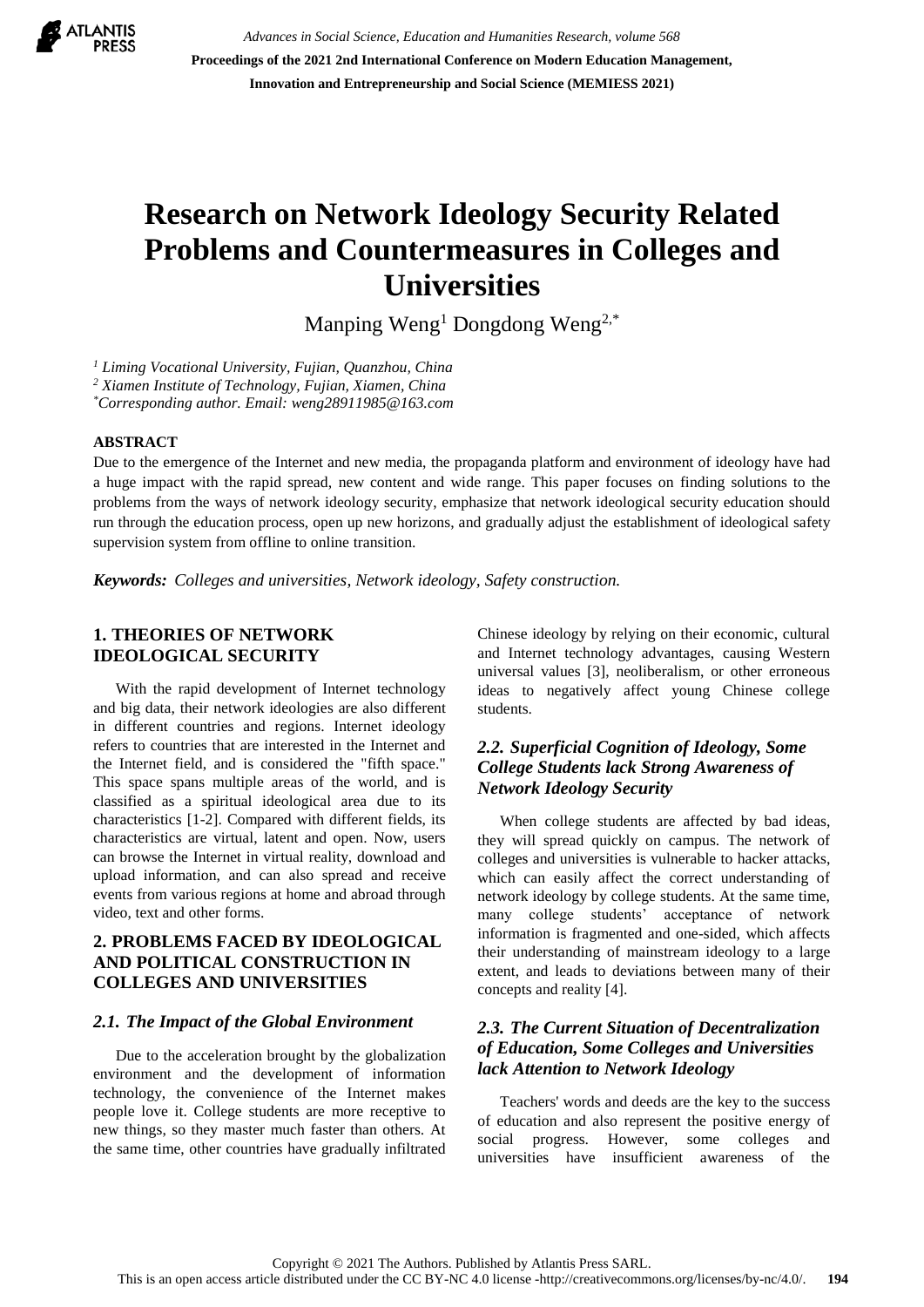

supervision and management of students' Internet access in the new era, and there are also big problems in guiding students' ability to correctly control cyberspace.

# **3. COUNTERMEASURES TO THE PROBLEMS OF IDEOLOGICAL AND POLITICAL CONSTRUCTION IN COLLEGES AND UNIVERSITIES.**

#### *3.1. Strengthen Ideological Construction and Strengthen Political Beliefs*

Colleges and universities strengthen the building of political beliefs and strengthen spiritual support. Therefore, the party organizations in various universities should use political beliefs to build up the spiritual beliefs of university students.

# *3.2. Strengthen Cultural Self-confidence and Create a Good Campus Cultural Environment*

A solid cultural confidence is the foundation, which paves the way for ideological construction. In the era of new media with ubiquitous networks and various platforms, we must have network thinking and platform awareness, strengthen cultural self-confidence, strengthen the construction of ideology in colleges and universities [5-6], and actively mobilize the wisdom and strength of teachers and students. In addition, colleges and universities should always pay attention to the network platform, make full use of the various databases they have to observe the state of thought and public opinion on the campus, and take active adjustment countermeasures.

## *3.3. Improve College Students' Cognitive Ability of Ideology*

Colleges and universities must firmly grasp the right to speak, make full use of every ideological and political theory class in the classroom teaching of communication culture, and insist on strengthening it in improvement, so as to stimulate the consciousness and initiative of college students to receive ideological and political education. Secondly, through a variety of ways to deeply understand and master the psychological and ideological conditions of modern college students, implement relevant ideological safety education in a targeted manner, actively explore the resonance of popular issues, and help college students to think about real life through conscious inspiration The ideological security issues in the article effectively guide students to

recognize the advantages and disadvantages of certain social thoughts and ideologies, and in a natural way, help college students clarify ambiguity and understanding, prevent thinking from being misled by wrong concepts, and let college students come to the right The conclusion.

#### **4. THE BASIC THEORY OF NETWORK IDEOLOGICAL SECURITY.**

# *4.1. Relevant Factors in the Construction of Basic Theory of Network Ideological Security*

#### *4.1.1. The Main Body of Network Ideological Security*

The subject refers to the main part of things, which determines the direction of changes and development of things. The main body of network ideology security is a certain group of natural persons who generate ideology by receiving, cognizing and communicating network information [7]. From the perspective of social development, the security of network ideology and the three main bodies are as follows. In order to consolidate state power and maintain social stability, the main body of network ideology operation refers to the use of state power to guide the development of network ideology in a direction conducive to national governance and social development. Second, the people living in the country and region and overseas Chinese participate in the political and economic life of their country or region. Learn about domestic and foreign information through the Internet, express your own views on national policies, social phenomena, and economic development, and publish or convey interest appeals that are closely related to yourself, forming the ideology of the network society, which is the main body of network ideological changes. Third, the role of opposing or hostile forces on the spiritual level of a country or regional power.

#### *4.1.2. Objects of Network Ideological Security*

An object is an object that exists objectively and can be perceived by the subject. It has a counteraction with the subject and thus affects the development and change of the subject. However, the security object of cyber ideology refers to the various measures and activities taken by the security subject of cyber ideology to achieve their own goals and have a positive or negative impact on the audience [8], especially the cognition and social identity of the people of the country. Sum. In other words, the various phenomena that exist in the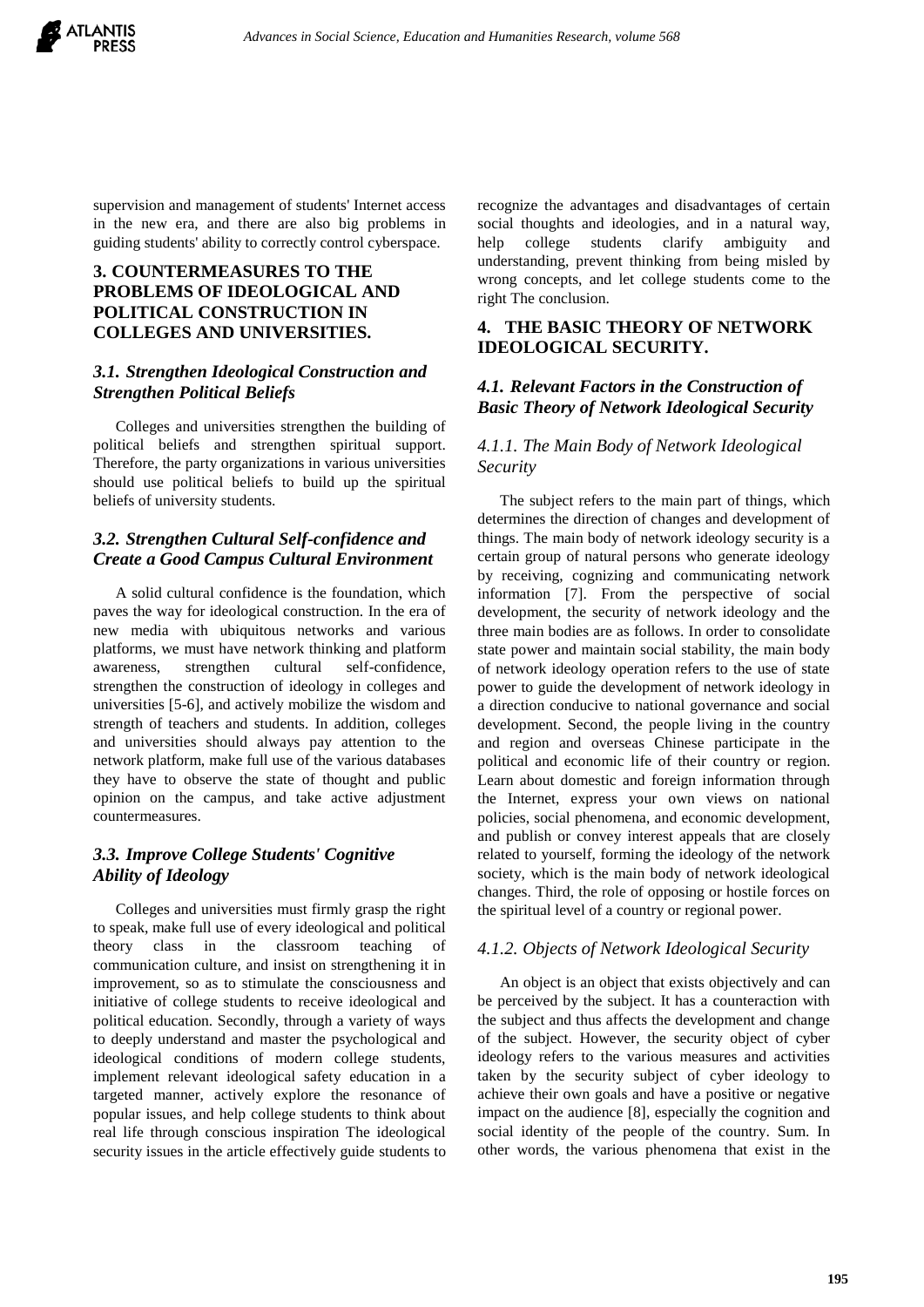cyber world are closely related to the object of cyber ideological security construction. At the same time, these network phenomena and events continue to affect the changes of network ideology, and they also constantly respond to the decisions and behaviors of the security subjects of the network ideology.

## *4.1.3. The Characteristics of Network Ideological Security*

There are five characteristics of cyber ideological security as shown below. As follows: First, network security is integral, not broken and separated, and network security is very important, because network security awareness is a key factor in ensuring network security. The second one is dynamic. Internet ideology is safe because it is a dynamic process, not static, but constantly changing, advancing with the times with the development of society and economy. Third, network security is open, not just being yourself behind closed doors. The network environment is an open space, and everything related to the network has an open attribute, and the security of network ideology is no exception. Fourth, relativity. The security of cyber ideology exists relatively, and there is no absoluteness. There is no absolute network ideology security, that is, the degree of network ideology security is less than 100%, and it can be considered safe only if the network ideology is in a relatively stable state. Fifth, cyber ideological security is generally not isolated. In other words, the security of network ideology needs to be jointly constructed by multiple fields in order to maintain a better ideological stability. And no matter which aspect can guarantee the accuracy and scientificity of network ideology security. Therefore, it is necessary to accelerate the construction of a secure operating system, fully grasp the security situation, and improve the comprehensive defense capabilities and counter-offensive capabilities of network security.

# *4.2. Factors Affecting the Basic Theory of Network Ideological Security*

#### *4.2.1. Time Factors First of All, the Era of Economic Globalization*

In the mid-1980s, the embryonic form of economic globalization was formed. However, in this era of economic globalization, the continuous exchange and integration of global economy, trade, culture, and technology has brought many benefits to countries around the world. For example: the allocation of resources is more optimized and reasonable, the development model is constantly innovated, and the continuous progress of human civilization is promoted. Therefore, China also attaches great importance to the era of economic globalization and formulates development strategies to promote better development of itself. In addition, the Internet is a very convenient communication tool and information transmission medium. It breaks through the barriers of space, conducts barrier-free communication, greatly reduces time and transportation costs, and quickly stimulates the great development of economic globalization. Moreover, the field of social ideology is the content of the ideological, cultural and spiritual level, which fits the characteristics of the network platform system. Therefore, with the help of the Internet, the influence, competitiveness, and discourse power of the ideology of various countries are constantly expanding, and the competition and struggle between each other are gradually intensifying. Therefore, it is imperative to research and build network ideological security. . Secondly, with the advent of the "Internet  $+$ " era, the most notable thing is the vigorous development of information technology. After the emergence of the three major portals, Sina, Sohu, and Netease, Premier Li Keqiang of the State Council formally proposed the concept of "Internet +". In this era, even the development of traditional industries depends on the upgrading of the Internet platform, and many emerging industries are constantly being born in the Internet environment. Therefore, there will be no development without the Internet, and it will be eliminated by the times without relying on the Internet. This has become the consensus of the Chinese society. In the changing process of the "Internet +" era, tremendous changes in industry, social life and ideology are inevitable. Comrade Xi Jinping grasped the characteristics of the development of the times, objectively analyzed the development situation of China and the world, and put forward a series of new viewpoints, new ideas and new conclusions on the security issue of cyber ideology. In summary, the security of network ideology has characteristics of the times.

#### *4.2.2. Realistic Elements*

After 30 years of rapid development, China is in a special historical critical period. The increasing diversification of social life and social consciousness has caused many changes in social thinking. However, due to the emergence of certain hostile forces, they use various banners of public opinion to confuse the public,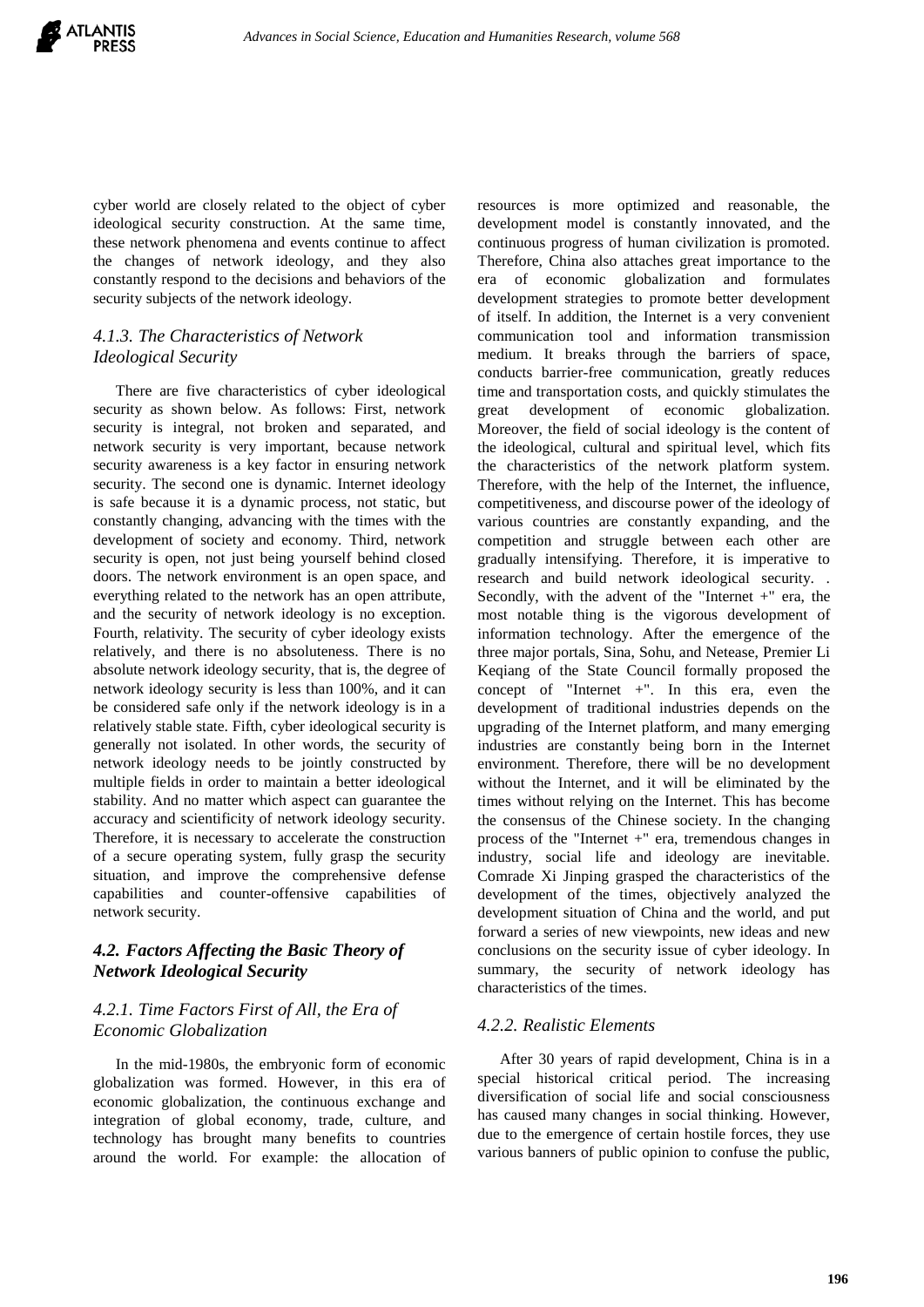so we must keep a clear head before we can firmly move forward. This is because before the Internet was widely used, ideology was mainly propaganda output based on traditional media, such as television, radio, various paper media and publicity boards, and so on. The spread of its ideology is very limited, and government departments can control the negative impact within a certain range, so it is difficult for the ideology to pose a substantial threat to family safety.

#### *4.2.3. Network Factors*

The network factors of network ideology security have the following three aspects: the virtuality of the network, the concealment of the network, and the development of the network. With the rapid development of the Internet, people have begun to face different living spaces and opened up a new way of life. Then, with the development of network technology, it formed a second living space, that is, network virtual space. In this space, simplification and virtuality make people's lives more convenient and better enjoy freedom and equality. Therefore, when virtual reality is regarded as a social existence, network ideology is gradually formed. The concealment of the Internet means that people can hide their true identities in cyberspace. Through the identities of "invisible people", they can exchange ideas in this virtual world, so that people can have real spiritual communication on the Internet without any worries. . However, the concealment of the network has two effects. On the one hand, in addition to ensuring that your privacy is protected and not affecting your actual life situation, you can talk and understand as needed, and it can also be used to vent your feelings and find solutions. But on the other hand, this kind of concealment will provide some illegal elements with opportunities to take advantage of it, which constitutes unethical or illegal behavior. The openness of the Internet, with the emergence of Internet technology, people have broken the traditional physical space barriers, surpassed the concept of reality identification and the concept of belonging groups, and can enjoy the freedom gained from the virtual world at low cost. In the virtual space, people can find the resources they want according to their own wishes, express their views, and spread their views on certain phenomena. This shows that there is strong tolerance in the development of the Internet.

#### **5. CONCLUSIONS**

Nowadays, with the high popularity of the Internet and the rapid development of the global economy, the Network has become an indispensable daily necessities for people, bringing many conveniences to people and making the network an emerging space for competition among countries. The Internet is not just about ordinary Internet users, but also about the future of the whole country. Therefore, doing this work well has very important practica significance and long-term significance. In network security, the issue of network ideology security is very important and cannot be ignored. To strengthen the construction of network ideology security in Chinese universities and prevent the infiltration and destruction of non-mainstream ideology at home and abroad is the key link to realize the great rejuvenation of the Chinese nation.

This paper based on the related theories, this paper analyzes the current network ideological security situation at home and abroad, combing the current network security context ideology in our country, summarizes the college network ideological security causes of problems, and puts forward the objective opinions and Suggestions, to sum up, our country university ideology construction still needs to be constantly improved, to improve the college students Power, cohesion and charisma, establish a correct network ideology, promote college students to distinguish right from wrong, firm forward road.

## **ACKNOWLEDGMENTS**

(1) Liming Vocational University on Approving the Establishment of School-level General Projects in 2020 (Li Da [2020] No. 43) "University Network Ideological Security Related Issues and countermeasures research" (LAS202028)

(2) The thirteenth Five-year Plan of Fujian provincial Ministry of Education, Project of 2020. "Reach on the cultivation of "Craftsman Spirit" in undergraduate specialty teaching in colleges and universities" (FJJKCG20- 6)

(3) The 2020 Lifelong Education Research Project in Fujian Province "Research on the Construction of the Intelligent Elderly Care Service System in Fujian Community Based on the Concept of Lifelong Education-Taking Xiamen as an Example" (ZS20236)

(4) The 2020 academic research fund project of Xiamen Institute of Technology Business School